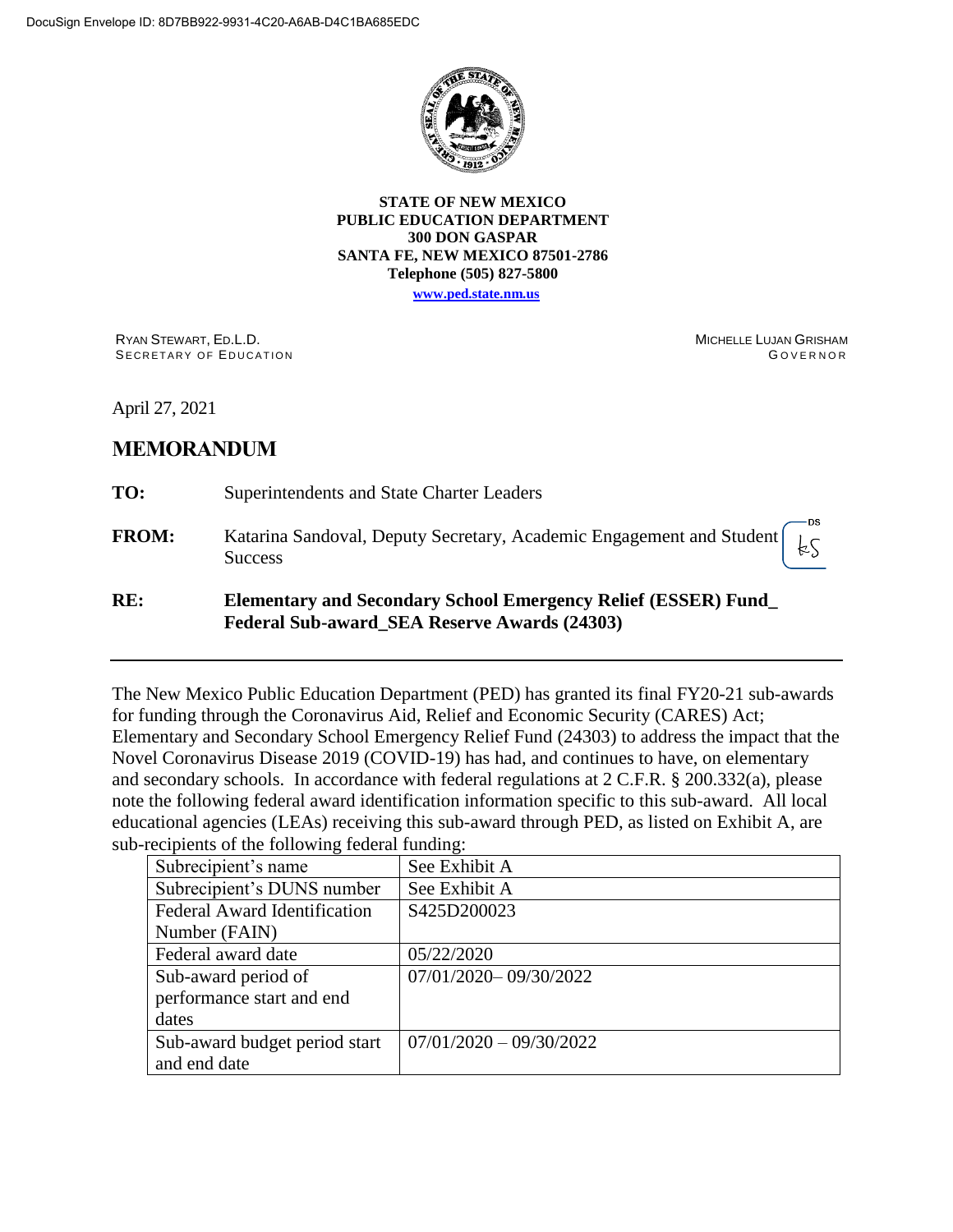Page **2** of **3**

| Amount of federal funds            | See Exhibit A                                          |
|------------------------------------|--------------------------------------------------------|
| obligated by this sub-award to     |                                                        |
| subrecipient                       |                                                        |
| Total amount of federal funds      | See Exhibit A                                          |
| obligated to subrecipient          |                                                        |
| including current financial        |                                                        |
| obligation                         |                                                        |
| <b>Total amount of the federal</b> | See Exhibit A                                          |
| award committed to                 |                                                        |
| subrecipient                       |                                                        |
| Federal award project              | Elementary and Secondary School Emergency Relief       |
| description, as required to be     | Fund                                                   |
| responsive to the Federal          |                                                        |
| Funding Accountability and         |                                                        |
| Transparency Act (FFATA)           |                                                        |
| Federal awarding agency            | United States Department of Education                  |
| Contact information for            | Frank T. Brogan, Assistant Secretary                   |
| awarding official                  | 400 Maryland Ave., SW                                  |
|                                    | Washington, DC 20202                                   |
|                                    | $(202)$ 401-0113                                       |
| CFDA number and name               | 84.425D Elementary and Secondary School                |
|                                    | <b>Emergency Relief Fund</b>                           |
| Research and development           | No                                                     |
| $(R&D)$ award $(Yes/No)$           |                                                        |
| Indirect cost rate for federal     | https://webnew.ped.state.nm.us/bureaus/administrative- |
| award                              | services/accounting/                                   |

The following requirements apply to this sub-award:

- 2 C.F.R. Part 200: Uniform Administrative Requirements, Cost Principles, and Audit Requirements for Federal Awards<sup>1</sup>
- 2 C.F.R. Part 3474: Uniform Administrative Requirements, Cost Principles, and Audit Requirements for Federal Awards
- 2 C.F.R. Part 3485: Non-procurement Debarment and Suspension

### *Reporting Requirements*

 $\overline{a}$ 

To establish budget authority, please submit a BAR through OBMS for the award amount using fund code **24303** and revenue object code **44500**. Please adhere to the following timelines required for obligation, liquidation and RfR submission:

- **Submit** your **BAR, if needed,** and a copy of this letter, including Exhibit A, through OBMS **by May 25, 2021.**
- If you have established budget authority, do not submit a BAR.

<sup>&</sup>lt;sup>1</sup> The regulations at 2 C.F.R. Part 200 are located online at: [http://www.ecfr.gov/cgi-bin/text](http://www.ecfr.gov/cgi-bin/text-idx?tpl=/ecfrbrowse/Title02/2cfr200_main_02.tpl)[idx?tpl=/ecfrbrowse/Title02/2cfr200\\_main\\_02.tpl.](http://www.ecfr.gov/cgi-bin/text-idx?tpl=/ecfrbrowse/Title02/2cfr200_main_02.tpl)